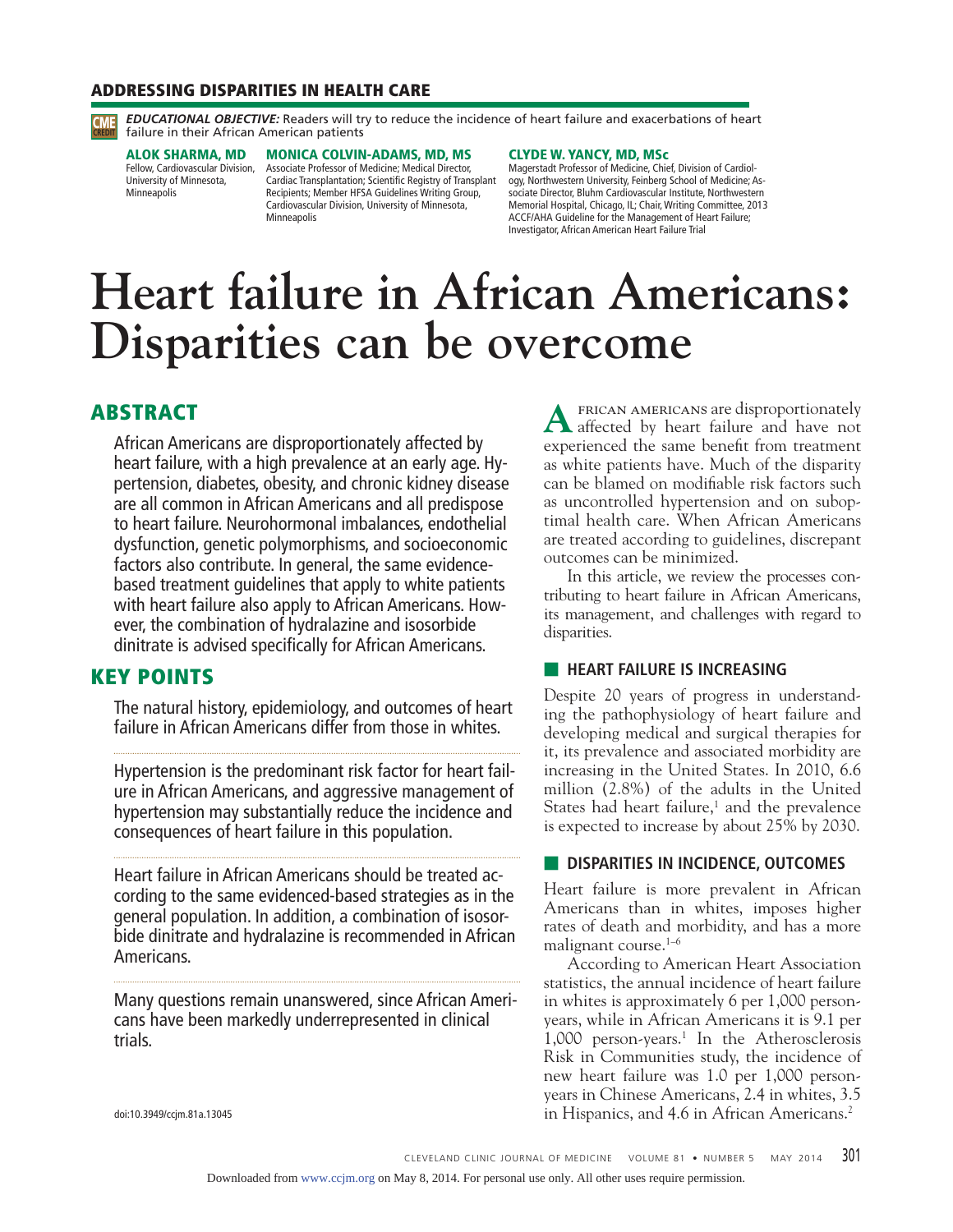Moreover, when hospitalized for heart failure, African Americans have a 45% greater risk of death or decline in functional status than whites.7

 Heart failure also occurs earlier in African Americans. Bibbins-Domingo et al<sup>8</sup> reported that heart failure before age 50 was 20 times more frequent in African Americans than in whites. Functional and structural cardiac changes appeared an average of 10 years before the onset of symptoms and were strongly associated with the development of subsequent heart failure.<sup>8</sup>

 In the Women's Health Initiative, African American women had higher rates of heart failure than white women, perhaps in part because of higher rates of diabetes.9

## **Heart failure with preserved ejection fraction**

**The prevalence of hypertension** 

**in African Americans is among the highest in the world**

About half of patients who have signs and symptoms of heart failure have a normal ("preserved") ejection fraction. The incidence of this condition, previously called diastolic heart failure, appears to be similar between African Americans and whites. However, African Americans appear to have a greater incidence of factors that predispose to it and tend to present later in the course.10 For example, African Americans have higher left ventricular mass and wall thickness and a higher incidence of left ventricular hypertrophy than white patients. $11-13$  In addition, those with heart failure with preserved ejection fraction tend to be younger, female, more likely to have hypertension and diabetes, and less likely to have coronary artery disease, and tend to have worse renal function than their white counterparts.<sup>14,15</sup> The predisposition to diastolic impairment persists even after adjusting for risk factors.<sup>11–15</sup> The mortality rate in African Americans with heart failure with preserved ejection fraction and without coronary artery disease may also be higher than that of comparable white patients.<sup>16</sup>

# ■ **WHY DO AFRICAN AMERICANS HAVE MORE HEART FAILURE?**

## **Modifiable risk factors**

In African Americans, the higher percentage of cases of heart failure is attributable to modifiable risk factors such as hypertension, hyperglycemia, left ventricular hypertrophy, and smoking, and fewer cases are due to ischemic heart disease.<sup>2,3</sup> Nonischemic cardiomyopathy predominates in African Americans, whereas ischemic cardiomyopathy predominates in whites.

 Hypertension, diabetes, obesity, and chronic kidney disease all portend subsequent heart failure and are common in African Americans, but hypertension is the main culprit.<sup>3,5,8,17-21</sup> The prevalence of hypertension in African Americans is among the highest in the world, and because African Americans are more likely to have poorer control of their hypertension, they consequently have more target-organ damage.22 Indeed, in many hypertensive African Americans who develop heart failure, the hypertension is poorly controlled. However, even after adjusting for risk factors, and particularly blood pressure control, African Americans remain at higher risk of heart failure.<sup>23</sup>

 The specific mechanistic links between hypertension and heart failure remain to be identified. Despite having a higher prevalence of left ventricular hypertrophy and left ventricular remodeling, African Americans with heart failure tend toward systolic heart failure, as opposed to heart failure with preserved ejection fraction.

## **Neurohormonal imbalances and endothelial dysfunction**

Derangements in the renin-angiotensin-aldosterone and adrenergic axes are likely the main pathophysiologic mechanisms in the genesis of heart failure in all populations. However, other factors may underlie the enhanced disease burden in African Americans.

 Impaired endothelial function, as evidenced by impaired digital and brachial artery vasomotion, is very common in African Americans.24–26 The small arteries of African Americans are less elastic than those of whites and Chinese.27 The underlying mechanism may be related to increased oxidative stress, decreased nitric oxide availability, exaggerated vasoconstrictor response, and attenuated responsiveness to vasodilators and nitric oxide.<sup>28-31</sup>

#### **Genetic polymorphisms**

An important caveat in discussing racial differences in heart failure is that "race" is completely arbitrary and is based on sociopolitical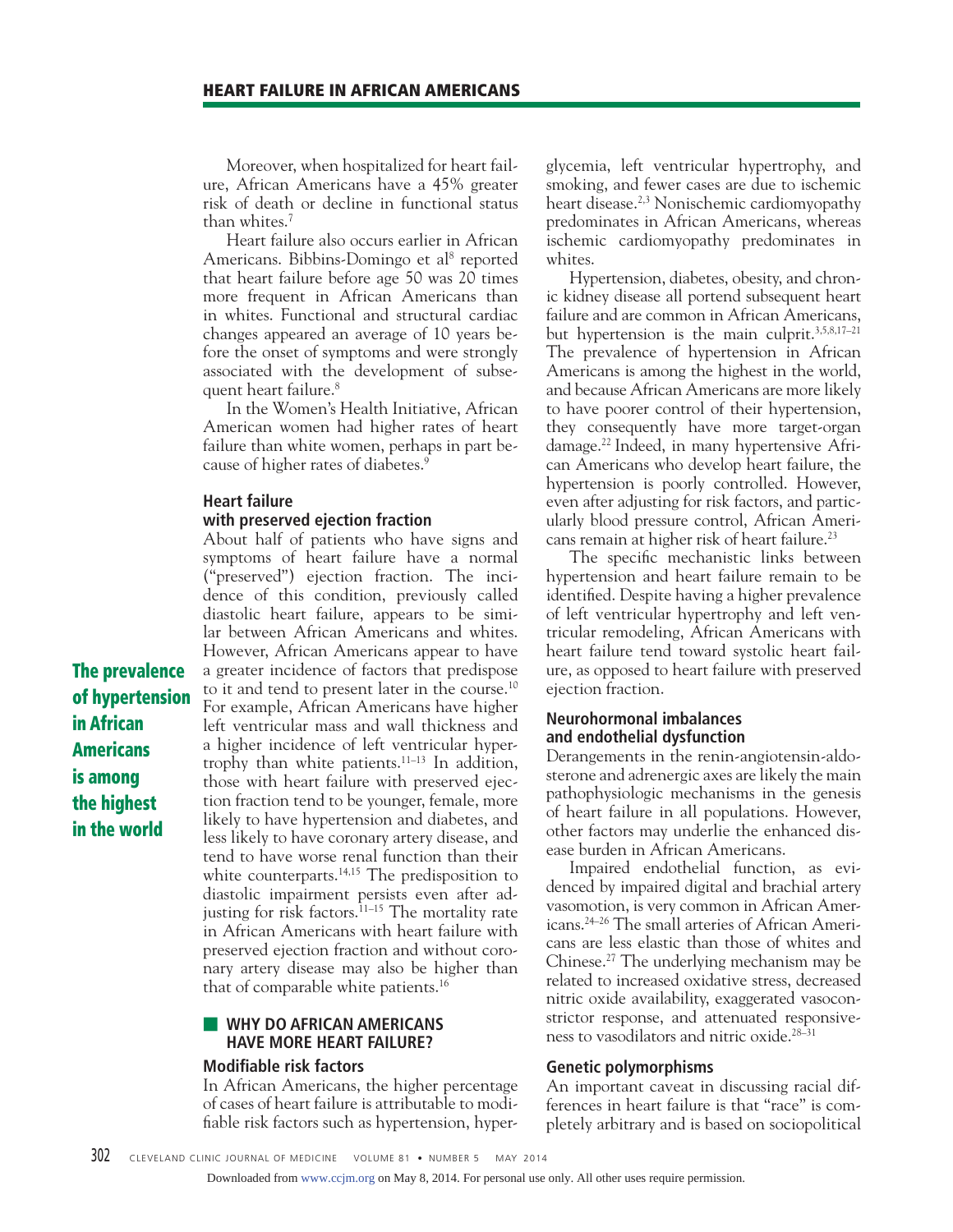rather than scientific or physiologic definitions. Perceived genetic influences are likely to represent complex gene-gene, gene-environment, and gene-drug interactions.

 This is especially true for African Americans, who are a markedly heterogeneous group. The US Office of Management and Budget defines "black" or "African American" as having origins in any of the black racial groups of Africa (www.census.gov/2010census/data). Thus, "African American" includes sixth-generation descendants of African slaves, recently immigrated Jamaicans, and black descendants of French and Spanish people.

 Most African Americans have some European ancestry. In one study, the estimated proportion of European ancestry ranged from 7% in Jamaicans of African descent to approximately 23% in African Americans in New Orleans.<sup>32</sup>

 Nevertheless, several polymorphisms associated with the risk of heart failure may provide insight into some of the "race-based" differences in pathophysiology and response to medications and, it is hoped, may eventually serve as the basis for tailored therapy. Genes of interest include those for:

- Beta 1 adrenergic receptor
- Alpha 2c receptor $33$
- Aldosterone synthase<sup>34</sup>
- G protein
- Transforming growth factor beta
- Nitric oxide synthase<sup>35</sup>
- Transthyrectin.<sup>36,37</sup>

#### **Socioeconomic factors and quality of care**

Heart failure patients—and especially African Americans—have high rates of hospital readmission, and socioeconomic factors have been implicated. In more than 40,000 patients with heart failure, lower income was a significant predictor of hospital readmission.<sup>38</sup> Socioeconomic factors in turn could account for delay in seeking treatment for worsening symptoms, failure to recognize symptoms, limited disease awareness, inadequate access to health care, noncompliance with follow-up appointments, and poor adherence to recommended treatment, all of which are common in African American patients.<sup>38,39</sup>

 African Americans also report more discrimination from health care providers, have more concerns about blood pressure medications, and are more likely to have misperceptions about high blood pressure (eg, that it is not serious), all of which may interfere with optimal blood pressure control.40 Managing heart failure in African Americans should include trying to identify and eliminate barriers to attaining treatment goals.

#### **EXPREVENTING HEART FAILURE BY REDUCING RISK FACTORS**

The American College of Cardiology Foundation and American Heart Association, in their 2013 guidelines, underscored the progressive nature of heart failure by defining four stages of the disease, from stage A (at risk) through stage D (refractory heart failure) (**FIG-**URE 1).<sup>41</sup> They also emphasized the importance of preventing it.

 A thorough clinical assessment, with appropriate assessment for risk factors and intervention at stage A, is critical in preventing left ventricular remodeling and heart failure. These risk factors include hypertension, hyperlipidemia, atherosclerosis, diabetes mellitus, valvular disease, obesity, physical inactivity, excessive alcohol intake, poor diet, and smoking.

**Hypertension** is especially important in African Americans and requires vigorous screening and aggressive treatment. Antihypertensive drugs should be prescribed early, with a lower threshold for escalating therapy with combinations of drugs, as most patients require more than one.

 There is considerable debate about the appropriate blood pressure thresholds for diagnosing hypertension and the optimal target blood pressures in African Americans. The 2014 report of the Joint National Committee recommends a similar hypertension treatment target of 140/90 mm Hg for all patients except older adults (for whom 150/90 mm Hg is acceptable), and no separate target for African Americans.42 Previous guidelines from this committee recommended thiazide-type diuretics as first-line therapy for hypertension in African Americans<sup>43</sup>; the new ones recommend thiazide-type diuretics or calcium channel blockers. However, in those with left ventricular systolic dysfunction, hypertension treatment should include drugs shown to

**'Race' is a sociopolitical rather than a scientific or physiologic concept**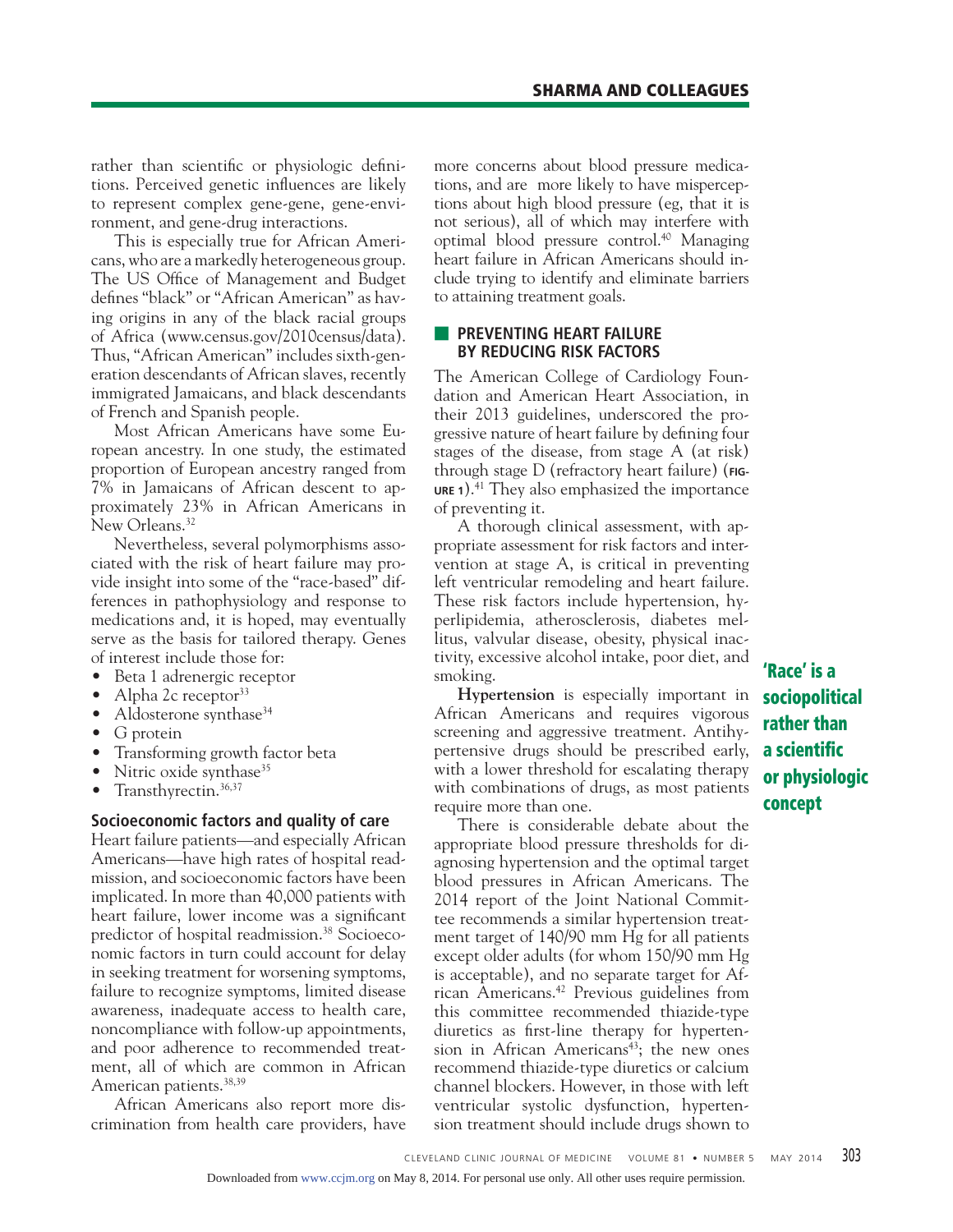## **HEART FAILURE IN AFRICAN AMERICANS**

| At risk of heart failure                                                                                                                                                                                                                                                                 |                                                                                                                                                                                                                                                                                                                           | <b>Heart failure</b>                                                                                                                                                                                                                                                                                                                                                           |                                                                                                                                                                                                                                                                                                                                                                                                                                                     |                                                                                                                                                                                                                                                                                                                                                                                                                |
|------------------------------------------------------------------------------------------------------------------------------------------------------------------------------------------------------------------------------------------------------------------------------------------|---------------------------------------------------------------------------------------------------------------------------------------------------------------------------------------------------------------------------------------------------------------------------------------------------------------------------|--------------------------------------------------------------------------------------------------------------------------------------------------------------------------------------------------------------------------------------------------------------------------------------------------------------------------------------------------------------------------------|-----------------------------------------------------------------------------------------------------------------------------------------------------------------------------------------------------------------------------------------------------------------------------------------------------------------------------------------------------------------------------------------------------------------------------------------------------|----------------------------------------------------------------------------------------------------------------------------------------------------------------------------------------------------------------------------------------------------------------------------------------------------------------------------------------------------------------------------------------------------------------|
| Stage $A -$                                                                                                                                                                                                                                                                              | <b>Stage B</b>                                                                                                                                                                                                                                                                                                            | <b>Stage C</b>                                                                                                                                                                                                                                                                                                                                                                 |                                                                                                                                                                                                                                                                                                                                                                                                                                                     | <b>Stage D</b>                                                                                                                                                                                                                                                                                                                                                                                                 |
| At high risk of heart<br>failure but without<br>structural heart<br>disease or symptoms<br>of heart failure                                                                                                                                                                              | Structural heart disease<br>but without signs or<br>symptoms of heart<br>failure                                                                                                                                                                                                                                          | Structural heart disease with prior or current symp-<br>toms of heart failure                                                                                                                                                                                                                                                                                                  |                                                                                                                                                                                                                                                                                                                                                                                                                                                     | <b>Refractory heart failure</b>                                                                                                                                                                                                                                                                                                                                                                                |
| Eg, patients with:<br><b>Hypertension</b><br>Atherosclerotic<br>disease<br><b>Diabetes</b><br><b>Obesity</b><br>Metabolic syndrome<br>or<br>Using cardiotoxins<br>With family history<br>of cardiomyopathy                                                                               | Eg, patients with:<br>Previous myocardial<br><i>infarction</i><br>Left-ventricular<br>remodeling, including<br>left-ventricular<br>hypertrophy and low<br>ejection fraction<br>Asymptomatic valvular<br>disease                                                                                                           | Eg, patients with known structural heart disease and<br>heart failure signs and symptoms<br><b>With preserved</b><br>ejection fraction                                                                                                                                                                                                                                         | <b>With reduced</b><br>ejection fraction                                                                                                                                                                                                                                                                                                                                                                                                            | Eg, patients with:<br><b>Marked heart failure</b><br>symptoms at rest<br><b>Recurrent hospitalizations</b><br>despite quideline-direct-<br>ed medical therapy                                                                                                                                                                                                                                                  |
| Goals<br><b>Heart-healthy lifestyle</b><br>Prevent vascular,<br>coronary disease<br>Prevent left ven-<br>tricular structural<br>abnormalities<br><b>Drugs</b><br><b>ACE</b> inhibitor or<br>ARB in appropriate<br>patients for vascular<br>disease or diabetes<br>Statins as appropriate | Goals<br><b>Prevent symptoms</b><br>Prevent further cardiac<br>remodeling<br><b>Drugs</b><br><b>ACE inhibitor or ARB as</b><br>appropriate<br>Beta-blocker as<br>appropriate<br>In selected patients:<br>Implantable cardiovert-<br>er-defibrillator<br><b>Revascularization or</b><br>valvular surgery as<br>appropriate | <b>Goals</b><br><b>Control symptoms</b><br>Improve quality of life<br>Prevent hospitalization<br>Prevent death<br>Strategies:<br>Identify comorbidities<br>Treatment:<br>Diuresis to relieve symp-<br>toms of congestion<br>Follow quideline-driven<br>indications for comor-<br>bidities, eq, hyperten-<br>sion, atrial fibrillation,<br>coronary disease,<br><b>diabetes</b> | <b>Goals</b><br><b>Control symptoms</b><br><b>Educate the patient</b><br><b>Prevent hospitalization</b><br>Prevent death<br>Drugs for routine use:<br>Diuretics for fluid reten-<br>tion<br><b>ACE</b> inhibitor or ARB<br>Beta-blockers<br>Aldosterone antagonists<br>In selected<br>patients:<br>Hydralazine/isosorbide<br><b>ACE inhibitor and ARB</b><br><b>Digitalis</b><br><b>CRT. ICD</b><br><b>Revascularization or</b><br>valvular surgery | Goals<br><b>Control symptoms</b><br>Improve quality of life<br>Reduce hospital readmis-<br>sions<br>Establish patient's end-of-<br>life goals<br>Options:<br>Advanced-care measures<br><b>Heart transplant</b><br><b>Chronic inotropes</b><br><b>Temporary or permanent</b><br>mechanical circulatory<br>support<br>Experimental surgery or<br>drugs<br>Palliative care and hospice<br><b>ICD</b> deactivation |

ACE = angiotensin-converting enzyme; ARB = angiotensin receptor blocker; CRT = cardiac resynchronization therapy; ICD = implantable cardioverter-defibrillator

#### **FIGURE 1.** Stages in the development of heart failure and recommended therapy by stage.

REPRINTED FROM HUNT SA, ABRAHAM WT, CHIN MH, ET AL. 2009 FOCUSED UPDATE INCORPORATED INTO THE ACC/AHA 2005 GUIDELINES FOR THE DIAGNOSIS AND MANAGE-<br>MENT OF HEART FAILURE IN ADUITS: A REPORT OF THE AMFRICAN COLLEGE OF CARDI LINES DEVELOPED IN COLLABORATION WITH THE INTERNATIONAL SOCIETY FOR HEART AND LUNG TRANSPLANTATION. J AM COLL CARDIOL 2009; 53:E1–E90; COPYRIGHT 2009, WITH PERMISSION FROM ELSEVIER; HTTP://WWW.SCIENCEDIRECT.COM/SCIENCE/JOURNAL/07351097.

Downloaded from www.ccjm.org on May 8, 2014. For personal use only. All other uses require permission.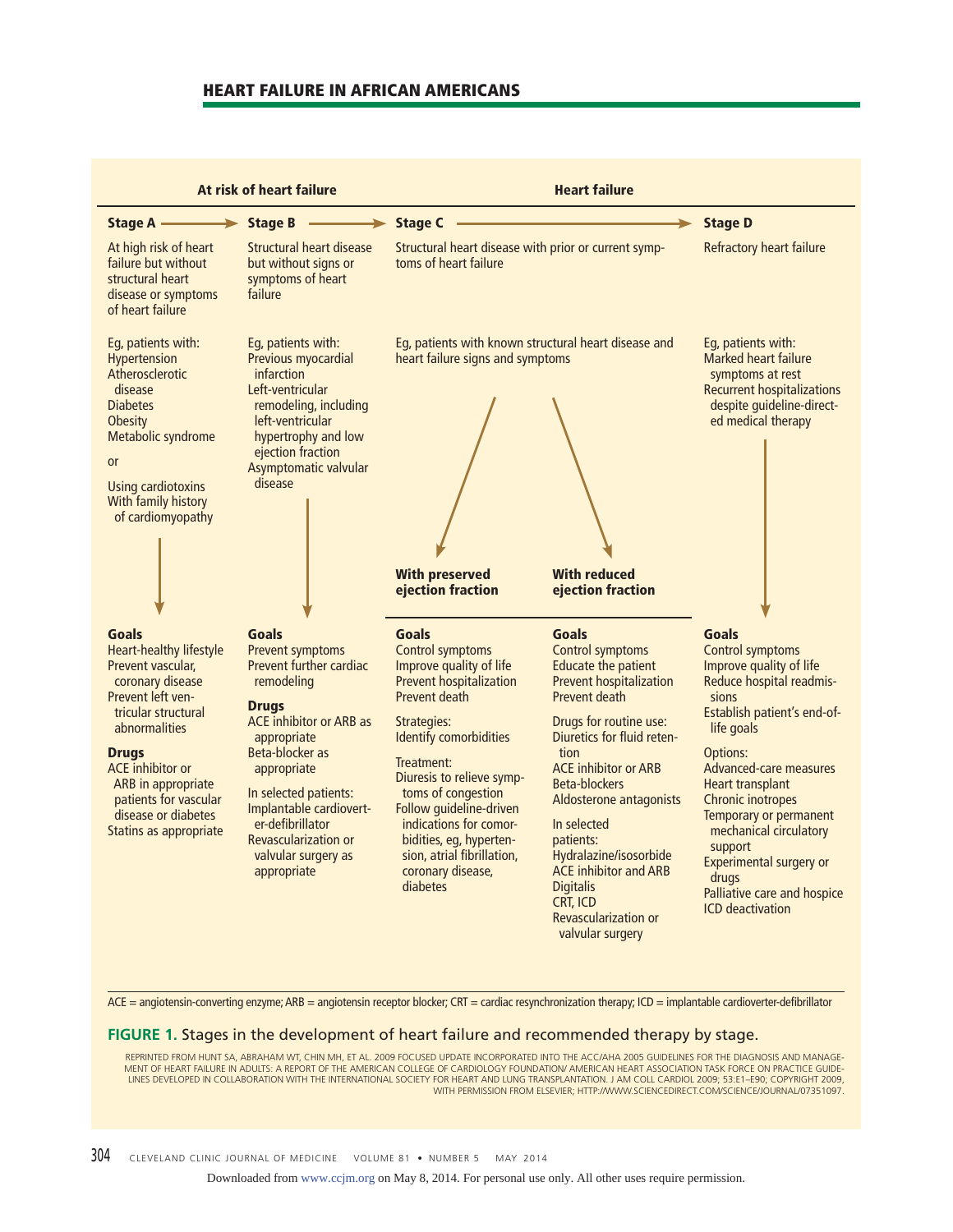## **TABLE 1**

## **Heart failure treatments in African Americans: Spotty evidence, but recommended**

**Digoxin** may be less effective in African Americans than in whites<sup>51</sup>

**Angiotensin-converting enzyme (ACE) inhibitors**  Enalapril has similar benefit in African Americans as in whites<sup>5,6,52</sup> Other ACE inhibitors have insufficient evidence<sup>53</sup>

**Angiotensin receptor blockers** have insufficient evidence

#### **Beta-blockers**

Bucindolol may be less effective in African Americans than in whites<sup>56</sup> Carvedilol shows similar benefit in African Americans as in whites<sup>17,57</sup> Metoprolol XL has insufficient evidence<sup>58,59</sup>

Aldosterone antagonists have insufficient evidence<sup>65</sup>

**Hydralazine and isosorbide dinitrate** is effective in African Americans<sup>17,66,67</sup>

**Implantable cardioverter-defibrillators** have similar benefit in African Americans as in whites

**Chronic resynchronization therapy** has insufficient evidence<sup>7,75-77</sup>

**Heart transplantation—**African Americans have lower survival rates than whites<sup>83–87</sup>

Left-ventricular assist devices—African Americans and whites have comparable survival rates<sup>91,92</sup>

INFORMATION DERIVED FROM SUBGROUP ANALYSES OF CLINICAL TRIALS

reduce the risk of death in heart failure—ie, angiotensin-converting enzyme (ACE) inhibitors, beta-blockers, hydralazine, nitrates, and aldosterone receptor antagonists.

**Salt intake** should be reduced to less than 3 g per day (1,200 mg of sodium per day), which has been shown to substantially reduce rates of cardiovascular morbidity and mortality and health care costs.44 Since most Americans consume 7 to 10 g of salt per day, strict salt restriction should be encouraged as a preventive measure.

**Diabetes** should be screened for and treated in African Americans per current American Diabetes Association guidelines.

**Dyslipidemia** should also be screened for and treated per guidelines.<sup>45</sup>

**Smoking cessation, moderation of alcohol intake, and avoidance of illicit drugs**  should be encouraged. Given that African Americans develop heart failure at a relatively early age, the level of vigilance should be high and the threshold for screening should be low.

#### **Healthy neighborhoods, healthy people**

Neighborhoods can be designed and built with wellness in mind, incorporating features such as access to healthy food and walkability. Living in such neighborhoods leads to more physical activity and less obesity, although this relationship may be less robust in African Americans.46–49

 Environmental factors are multifactorial in African Americans and extend beyond those afforded by the built environment. For instance, lack of safety may hinder the potential benefit of an otherwise walkable neighborhood. These interactions are highly complex, and more investigation is needed to determine the effect of built environments on risk factors in African Americans.

## ■ **DRUG THERAPY FOR HEART FAILURE IN AFRICAN AMERICANS**

#### **Use standard therapies**

ACE inhibitors, beta-blockers, and aldosterone antagonists are the standard of care in **Assess for hypertension, hyperlipidemia, atherosclerosis, diabetes, valvular disease, obesity, physical inactivity, alcohol intake, poor diet, and smoking**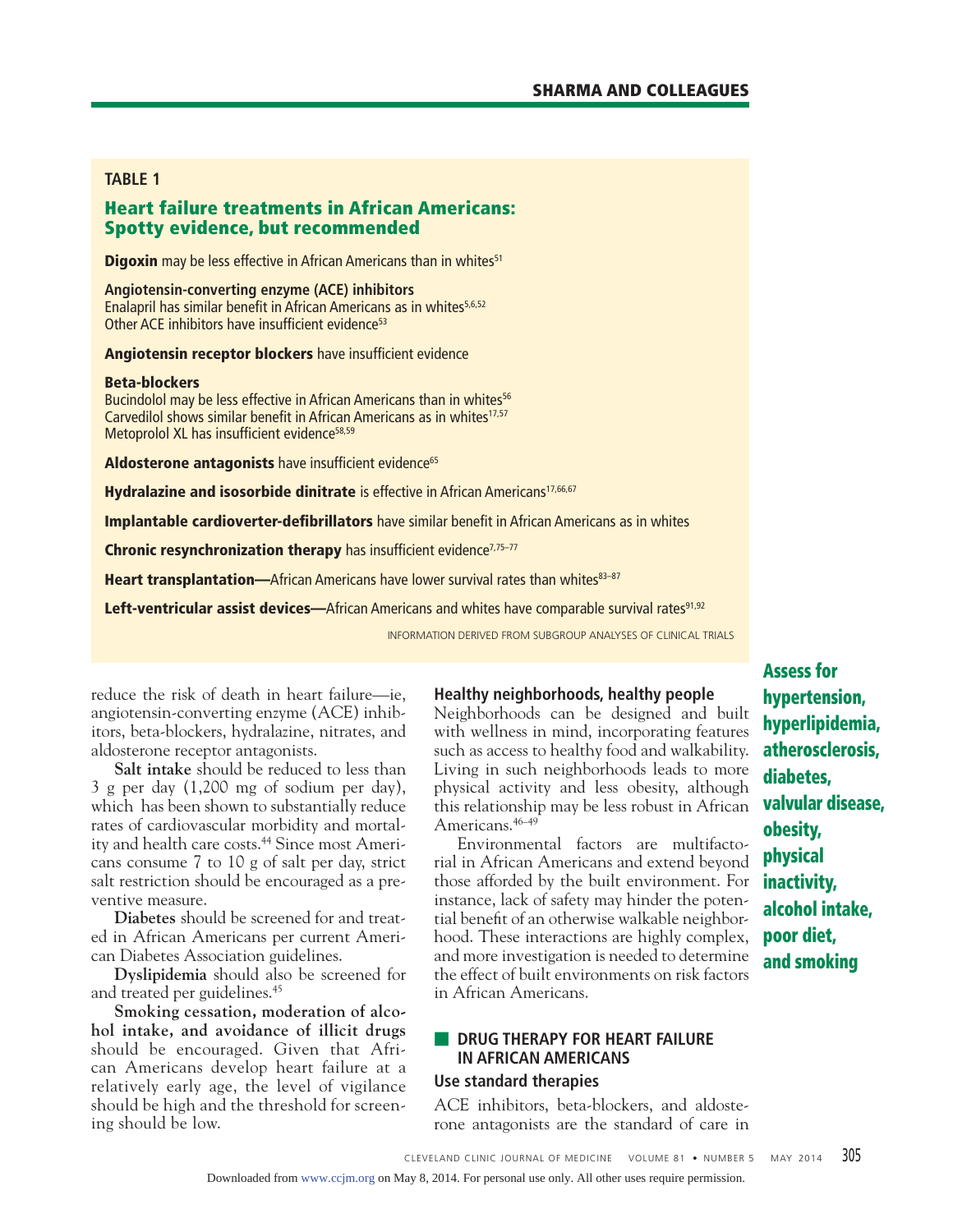heart failure, with digoxin (Lanoxin) and diuretics used as adjuncts to control symptoms.

 African Americans may respond differently than whites to some of these drugs (**TABLE 1**). However, these findings should be interpreted with caution, since most of them came from subgroup analyses of trials in which African Americans accounted for as many as 28% to as few as 1%.50 To date, no data unequivocally show that we should use standard heart failure therapies any differently in African Americans than in whites.

#### **Digoxin: Limited role to control symptoms**

Post hoc analysis of the Digitalis Investigation Group trial, in which 14% of the patients were nonwhite, revealed that compared with placebo, digitalis (and achieving a serum digitalis concentration of  $0.5$  to  $0.9$  ng/mL) was associated with lower rates of all-cause mortality in most subgroups—except nonwhites. $51$ 

 In general, digoxin has a limited role in heart failure, since other drugs are available that substantially modify outcomes. However, it can be considered in patients who have persistent heart failure symptoms.

#### **ACE inhibitors, ARBs are recommended** ACE inhibitors are recommended for patients

with New York Heart Association (NYHA) class I, II, III, or IV heart failure (class I recommendation, ie, "recommended"; level of evidence A on a scale of A, B, and C) and as part of standard therapy for African American patients with heart failure with symptomatic or asymptomatic left ventricular systolic dysfunction (class I recommendation; level of evidence  $C$ ).<sup>41</sup>

 Although African American patients did not appear to derive any benefit from enalapril (Vasotec) in the Studies of Left Ventricular Dysfunction (SOLVD) trial, $52$  a subsequent analysis that involved the SOLVD Prevention Trial did not find any differences between African Americans and whites in response to this agent.6 Similarly, a meta-analysis did not suggest differences in ACE-inhibitor efficacy in reducing adverse cardiovascular outcomes in heart failure between African Americans and non-African Americans.<sup>53</sup>

 Of note: African Americans have a 3% to 4% higher incidence of angioedema from ACE inhibitors than whites.<sup>54,55</sup>

 Angiotensin receptor blockers (ARBs) can be used as substitute therapy in African Americans who cannot tolerate ACE inhibitors (class IIa recommendation, ie, "reasonable"; level of evidence B).<sup>41</sup>

#### **Beta-blockers also recommended**

Beta-blockers are recommended in NYHA class I, II, III, and IV heart failure (class I recommendation; level of evidence A) and as part of standard therapy for African Americans with heart failure due to symptomatic left ventricular systolic dysfunction (class I recommendation; level of evidence B) and asymptomatic left ventricular systolic dysfunction (level of evidence  $C$ ).<sup>41</sup>

 Carvedilol (Coreg) and metoprolol (Lopressor) are the standard beta-blockers used to treat heart failure, and these drugs should be used in African Americans as well as in whites.15,53,56–59 Of interest, however, race-specific differences may exist in the betaadrenergic pathway.<sup>60,61</sup>

#### **Aldosterone antagonists: More study needed**

Aldosterone antagonists, also called mineralocorticoid antagonists, ie, spironolactone (Aldactone) and eplerenone (Inspra), are recommended in addition to beta-blockers and ACE inhibitors for NYHA class II–IV heart failure, unless contraindicated (class I recommendation; level of evidence A).

 However, trials of aldosterone antagonists to date have enrolled few African Americans.62–64 The limited data suggest that African Americans with heart failure may be less responsive to the renal effects of spironolactone, demonstrating less of an increase in serum potassium levels, and there are essentially no data to guide the use of these drugs in African Americans with heart failure.<sup>65</sup> Further study is needed. But in the absence of data to the contrary, these agents, should also be used in African American patients with class III or IV heart failure.

## **Hydralazine plus nitrates: Recommended for African Americans**

Hydralazine plus isosorbide dinitrate (available as BiDil) is recommended as part of stan-

**The average salt intake in Americans is 7–10 g/day; the recommended intake is < 3 g/day**

Downloaded from www.ccjm.org on May 8, 2014. For personal use only. All other uses require permission.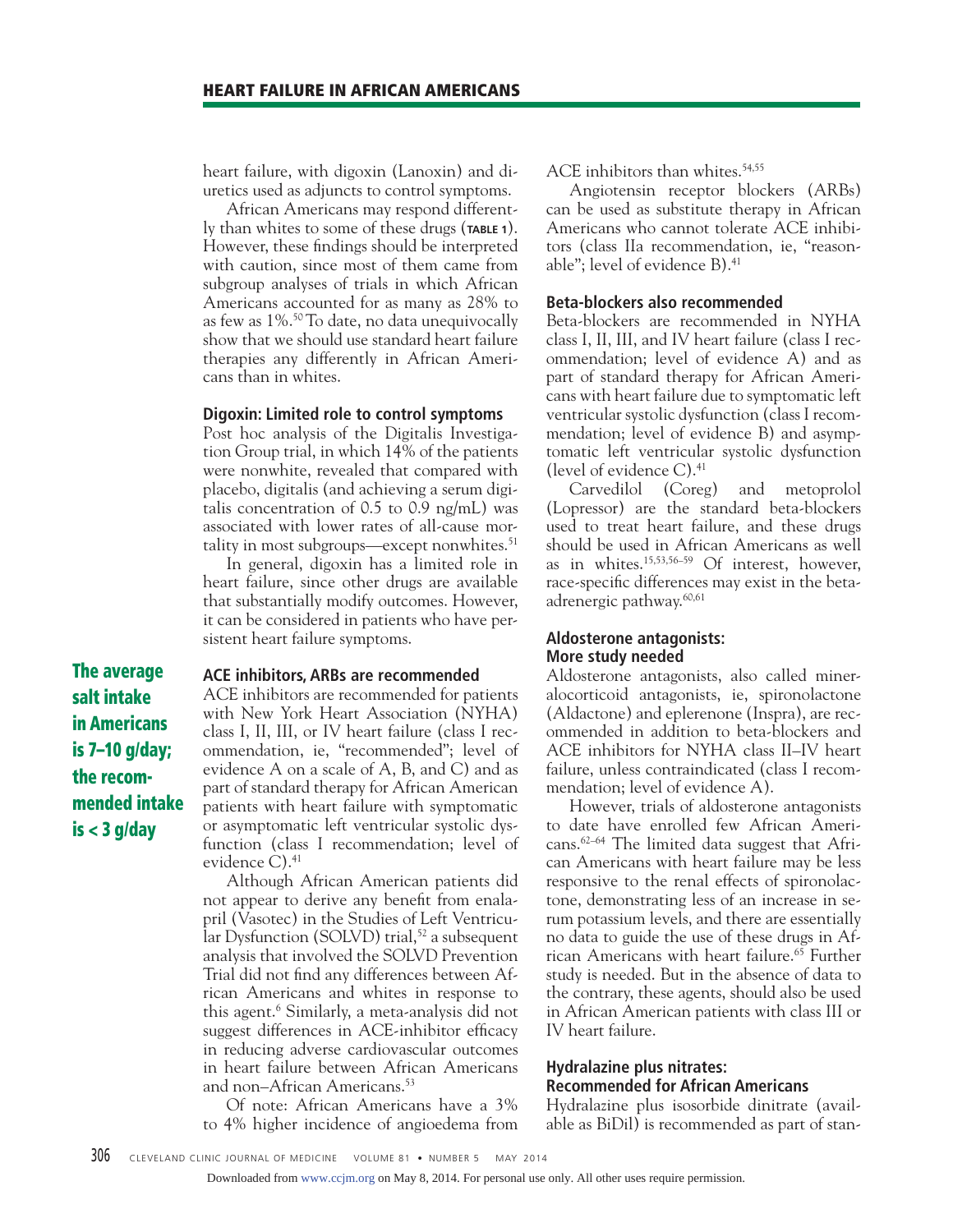dard therapy, in addition to beta-blockers and ACE inhibitors specifically for African Americans with left ventricular systolic dysfunction and NYHA class III or IV heart failure (class I recommendation; level of evidence A), as well as NYHA class II heart failure (class I recommendation; level of evidence B).<sup>41</sup>

 Preliminary evidence for this combination came from the Department of Veterans Affairs Cooperative Vasodilator-Heart Failure Trials.<sup>66</sup>

 Subsequently, the African-American Heart Failure Trial<sup>67</sup> was conducted in self-identified African American patients with NYHA class III or IV heart failure on standard heart failure therapy, including an ACE inhibitor if tolerated. Patients were randomly assigned to receive a fixed combination of isosorbide 20 mg and hydralazine 37.5 mg, one or two tablets three times a day, or placebo. The target dose of isosorbide dinitrate was 120 mg, and the target dose of hydralazine was 225 mg daily. Follow-up was up to 18 months. The study was terminated early because of a significant 43% improvement in overall survival for the patients in the isosorbide-hydralazine group. In addition, the rate of first hospitalization was 39% lower and the mean improvement in quality-of-life scores was 52% greater with isosorbide-hydralazine than with placebo.<sup>67</sup>

 There has been much debate about whether the benefit seen in this trial was the result of a hemodynamic effect, blood pressure response, or neurohormonal modulation. The benefit is less likely from a reduction in blood pressure, as the patients who had low blood pressure derived a mortality benefit similar to those with higher blood pressure, despite no further reduction in their blood pressure.<sup>68</sup>

## **Treatment for heart failure with preserved ejection fraction**

Although there are no data on how to manage heart failure with preserved ejection fraction that are specific to African Americans, the ACCF/AHA guideline<sup>41</sup> recommends treating systolic and diastolic hypertension (class I, level of evidence B) according to published clinical practice guidelines and using diuretics to alleviate volume overload (class I; level of evidence C). Revascularization and management of atrial fibrillation are also "reasonable,"

as are the use of ARBs, ACE inhibitors, and beta-blockers in the management of hypertension (class IIa; level of evidence C). ARBs may also be considered to reduce hospitalization in symptomatic patients with heart failure with preserved ejection fraction (class IIb, ie, "may be considered"; level of evidence B).

#### **For acute decompensated heart failure**

One of the greatest challenges in heart failure is treating patients who present with acute decompensated heart failure.

 As in the general population, the major precipitating factor for hospitalization with decompensated heart failure in African Americans is nonadherence to prescribed dietary and medication regimens.<sup>35</sup> African Americans with acute decompensated heart failure tend to be younger and to have nonischemic cardiomyopathy, hypertension, diabetes, and obesity, but a lower risk of death.35,69,70 Up to 44% have uncontrolled hypertension.<sup>35</sup>

**Inotropes and vasodilators** have undergone multiple trials in the acutely decompensated state in the general population, but no trial has demonstrated a reduction in the mortality rate, and some showed a higher mortality rate. Thus, the treatment of acute decompensated heart failure remains primarily consensus-guided and symptom-focused.

 Loop diuretics have been the mainstay in managing fluid retention and congestion in heart failure. The Diuretic Optimization Strategies Evaluation trial tested low-dose vs high-dose intravenous furosemide (Lasix) given either as a continuous infusion or as intermittent intravenous boluses. All strategies were safe and effective.<sup>71</sup>

 Although ultrafiltration is an effective method of decongestion in heart failure and has been associated with a reduction in hospitalization, it is also associated with worsening renal function.72 The Cardiorenal Rescue Study in Acute Decompensated Heart Failure<sup>73</sup> compared ultrafiltration vs stepped diuretic therapy. In this trial, which enrolled approximately 26% nonwhites, stepped diuretic therapy was superior to ultrafiltration in preserving renal function in acute decompensated heart failure, although the efficacy of fluid removal was similar.

Both studies were small, and subgroup anal-

# **Neighborhoods can be built with wellness in mind**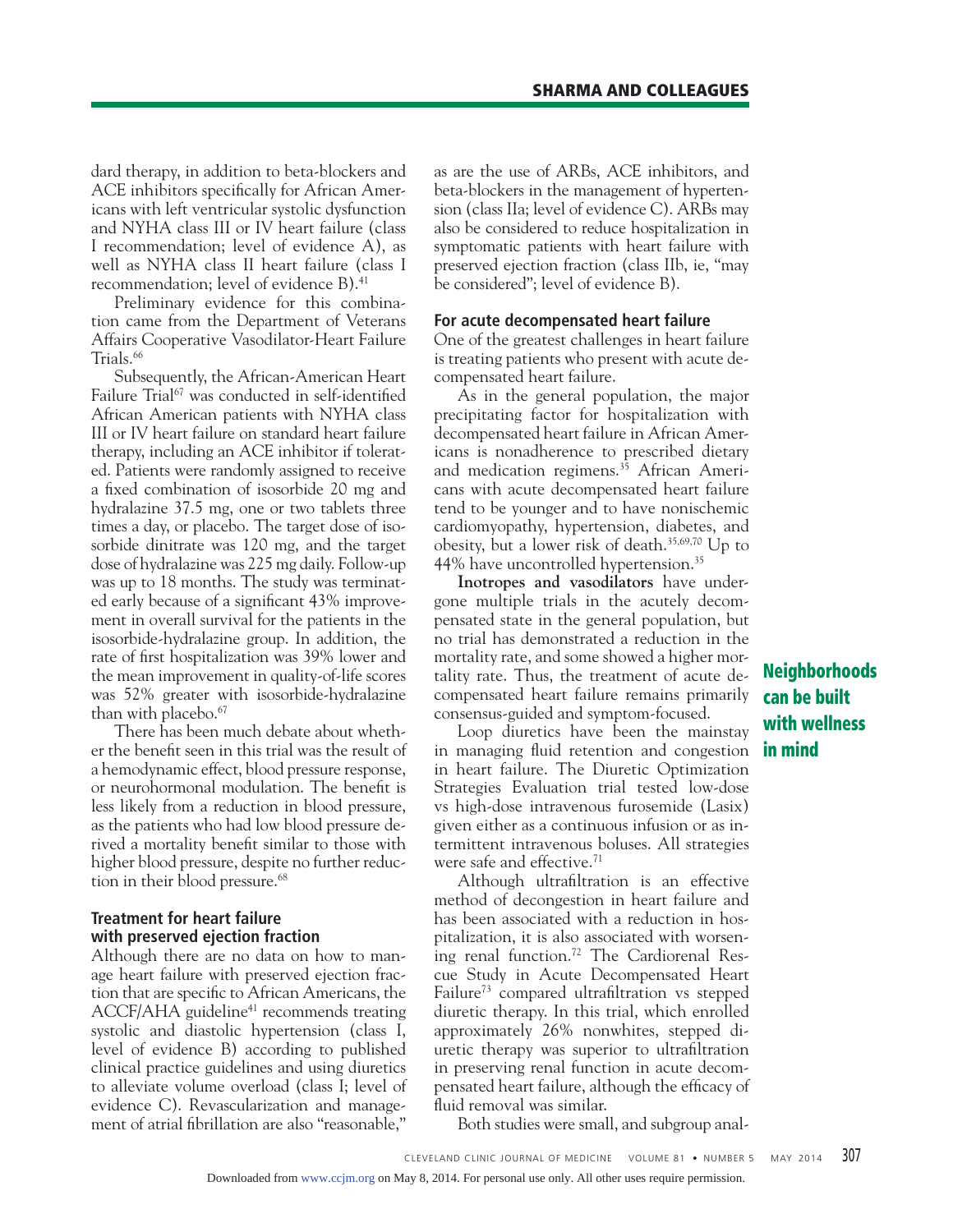yses are not likely to yield useful information. Nevertheless, these data support the use of intravenous diuretics, by continuous infusion or bolus, in acute decompensated heart failure.

 Despite no benefit in terms of the mortality rate, inotropes continue to be used in some cases of acute decompensated heart failure, and African Americans appear to have a response to milrinone (Primacor IV) similar to that in whites.<sup>69</sup>

 In a nonrandomized study in which most patients were black, high-dose intravenous nitroglycerin appeared to be safe and associated with less need for ventilator support and intensive care unit admission, compared retrospectively with a population that did not receive high-dose nitroglycerin.74

 Given the different profile of the African American patient with acute decompensated heart failure, prospective studies would be useful in determining the best management strategy.

## ■ **TREATMENTS FOR ADVANCED HEART FAILURE Cardiac resynchronization**

#### **and implantable cardioverter-defibrillators**

Cardiac resynchronization therapy is indicated for patients with NYHA class II, III, and ambulatory class IV heart failure and left ventricular ejection fraction less than or equal to 35%, sinus rhythm, left bundle branch block, and a QRS duration greater than or equal to 150 ms (class I recommendation; level of evidence A for class NYHA III and IV; level of evidence B for NYHA class II).<sup>41</sup>

 An implantable cardioverter-defibrillator is recommended in patients with NYHA class II or III heart failure for primary prevention of sudden cardiac death in selected patients with nonischemic dilated cardiomyopathy or ischemic heart disease (class I recommendation; level of evidence A).

 However, few members of racial and ethnic minorities were included in trials of implantable cardioverter-defibrillators<sup>75,76</sup> or cardiac resynchronization, $7,77,78$  so that subgroup analysis is limited. Use of an implantable cardioverter-defibrillator showed similar reduction in mortality between African Americans and whites, and compliance with device implantation and medical therapy was comparable.79

Among patients discharged from hospi-

tals in the American Heart Association's Get With the Guidelines–Heart Failure Quality Improvement Program, fewer than 40% of potentially eligible patients received an implantable cardioverter-defibrillator, and rates were significantly lower for African Americans.<sup>80</sup> When they can get cardiac resynchronization therapy, African Americans appear to experience similar benefit from it.<sup>81</sup>

#### **Heart transplantation: Poorer outcomes in African Americans?**

Heart transplantation remains the most effective and durable therapy for advanced heart failure. Median survival approaches  $14$  years.<sup>82</sup>

However, a retrospective study found that African American recipients had an 11.5% lower 10-year survival rate than whites, which persisted after adjusting for risk, donor-recipient matching by race, and censoring of deaths in the first year.<sup>83</sup> Although socioeconomic factors and poor human leukocyte antigen matching have been implicated, a retrospective cohort study showed that African American recipients had a higher risk of death than white recipients even after adjustment for recipient, transplant, and socioeconomic factors.84–87 African Americans were more likely to die of graft failure or of a cardiovascular cause than white patients, but were less likely to die of infection or malignancy. Although mortality rates decreased over time for all transplant recipients, the disparity in mortality rates between African Americans and whites remained essentially unchanged.84

 Among all donor-recipient combinations, African American recipients of hearts from African American donors had the highest risk of death.88

 Limited access to transplantation persists, particularly for African Americans of lower socioeconomic status. African Americans are more likely than whites to be uninsured, and the funding requirement to be placed on the transplantation list disproportionately affects African Americans.<sup>89,90</sup>

#### **Left-ventricular assist devices**

Left-ventricular assist devices (LVADs) improve survival in heart transplantation candidates and heart failure patients who do not qualify for transplantation. After LVAD

**No data unequivocally support using standard heart failure therapies differently in African Americans**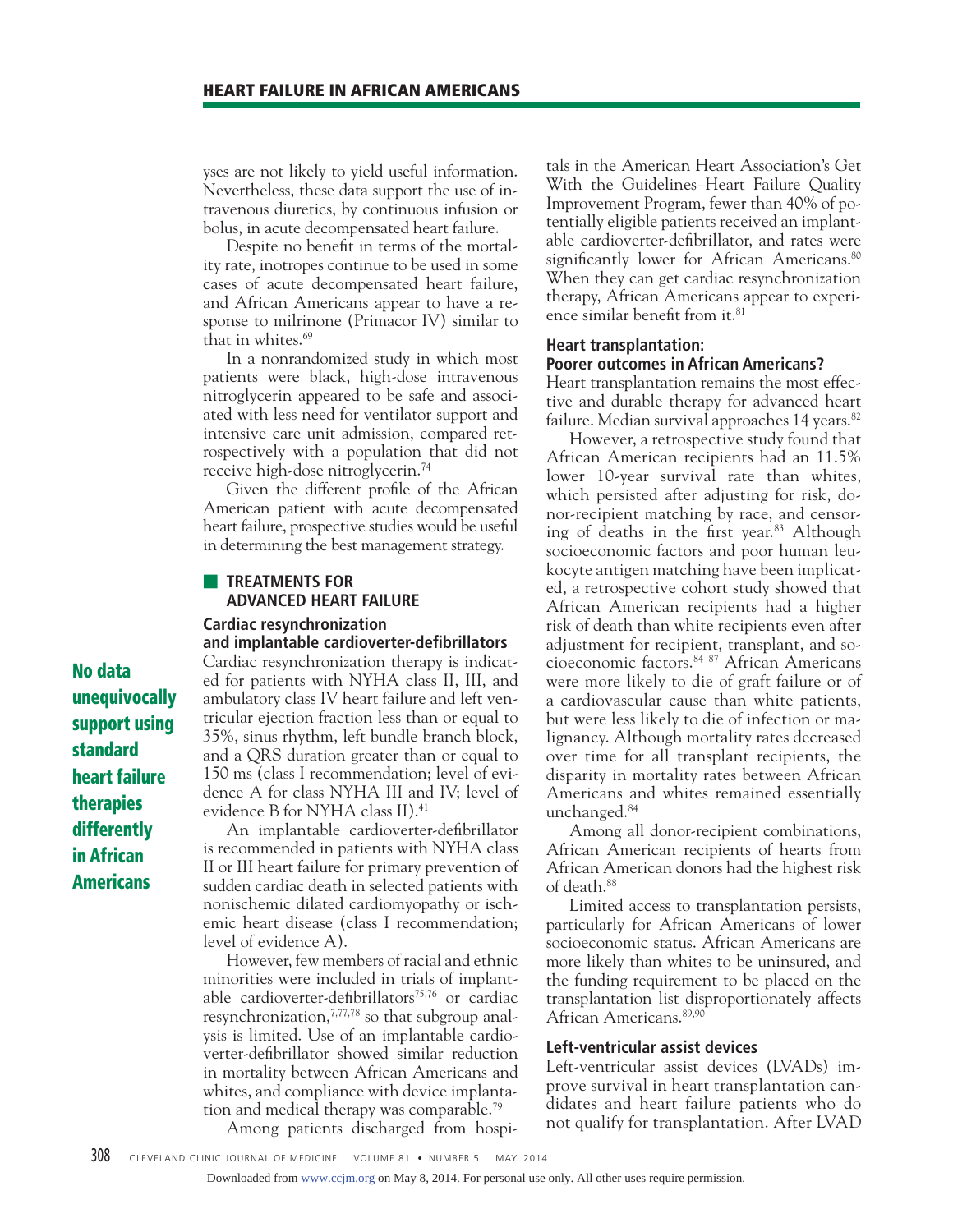implantation, African American patients have similar 1- and 2-year survival rates and no difference in readmission rates compared with whites.<sup>91,92</sup>

 Access to LVAD implantation, however, is significantly influenced by race, and African Americans are significantly less likely to receive one (OR =  $0.29$ ).<sup>93</sup> Further investigation is required to identify disparities in outcome, access, and contributing factors.

## ■ **DISPARITIES CAN BE MINIMIZED**

In general, heart failure in African Americans is characterized by a high prevalence of hypertension as a major risk factor and potentially different pathogenesis than in the general population. Furthermore, heart failure in African Americans is more prevalent, occurs at an early age, and has a more severe course than in whites, perhaps because of a higher prevalence of risk factors such as diabetes mellitus, obesity, and again, hypertension. These disparities are multifactorial and involve a complex interplay between genes, environment, and socioeconomic factors.

 For now, heart failure in African Americans should be treated according to standard

#### ■ **REFERENCES**

- 1. **Go AS, Mozaffarian D, Roger VL, et al; American Heart Association Statistics Committee and Stroke Statistics Subcommittee**. Heart disease and stroke statistics—2013 update: a report from the American Heart Association. Circulation 2013; 127:e6–e245.
- 2. **Bahrami H, Kronmal R, Bluemke DA, et al**. Differences in the incidence of congestive heart failure by ethnicity: the multi-ethnic study of atherosclerosis. Arch Intern Med 2008; 168:2138–2145.
- 3. **Loehr LR, Rosamond WD, Chang PP, Folsom AR, Chambless LE**. Heart failure incidence and survival (from the Atherosclerosis Risk in Communities study). Am J Cardiol 2008; 101:1016–1022.
- 4. **Kalogeropoulos A, Georgiopoulou V, Kritchevsky SB, et al**. Epidemiology of incident heart failure in a contemporary elderly cohort: the health, aging, and body composition study. Arch Intern Med 2009; 169:708–715.
- 5. **Dries DL, Exner DV, Gersh BJ, Cooper HA, Carson PE, Domanski MJ**. Racial differences in the outcome of left ventricular dysfunction. N Engl J Med 1999; 340:609–616.
- 6. **Exner DV, Dries DL, Domanski MJ, Cohn JN**. Lesser response to angiotensin-converting-enzyme inhibitor therapy in black as compared with white patients with left ventricular dysfunction. N Engl J Med 2001; 344:1351–1357.
- 7. **Bardy GH, Lee KL, Mark DB, et al; Sudden Cardiac Death in Heart Failure Trial (SCD-HeFT) Investigators**. Amiodarone or an implantable cardioverter-defibrillator for congestive heart failure. N Engl J Med 2005; 352:225–237.
- 8. **Bibbins-Domingo K, Pletcher MJ, Lin F, et al**. Racial differences in incident heart failure among young adults. N Engl J Med 2009; 360:1179–1190.
- 9. **Eaton CB, Abdulbaki AM, Margolis KL, et al**. Racial and ethnic differences in incident hospitalized heart failure in postmeno-

evidenced-based strategies, which include a combination of isosorbide dinitrate and hydralazine in addition to other neurohormonal modifying agents (ACE inhibitors, betablockers, aldosterone antagonists), a strategy demonstrated to reduce mortality rates in African Americans. When treated according to guidelines, disparities in outcomes can be minimized.

 However, many questions about managing heart failure remain unanswered, since African Americans have been markedly underrepresented in clinical trials. Clinical trials need to enroll enough African Americans to answer the questions of interest. Disparities in outcomes must be investigated in a scientific and hypothesis-driven manner. The effect of the built environment on African Americans needs more study as well, as success with these strategies may be impeded by unrecognized factors.

 Preventing heart failure should be a priority. Efforts should be directed toward detecting and modifying risk factors early, managing hypertension aggressively, and identifying left ventricular dysfunction early.

> pausal women: the Women's Health Initiative. Circulation 2012; 126:688–696.

- 10. **Ilksoy N, Hoffman M, Moore RH, Easley K, Jacobson TA**. Comparison of African-American patients with systolic heart failure versus preserved ejection fraction. Am J Cardiol 2006; 98:806–808.
- 11. **Sharp A, Tapp R, Francis DP, et al**. Ethnicity and left ventricular diastolic function in hypertension an ASCOT (Anglo-Scandinavian Cardiac Outcomes Trial) substudy. J Am Coll Cardiol 2008; 52:1015–1021.
- 12. **Kizer JR, Arnett DK, Bella JN, et al**. Differences in left ventricular structure between black and white hypertensive adults: the Hypertension Genetic Epidemiology Network study. Hypertension 2004; 43:1182–1188.
- 13. **Drazner MH, Dries DL, Peshock RM, et al**. Left ventricular hypertrophy is more prevalent in blacks than whites in the general population: the Dallas Heart Study. Hypertension 2005; 46:124–129.
- 14. **East MA, Peterson ED, Shaw LK, Gattis WA, O'Connor CM**. Racial differences in the outcomes of patients with diastolic heart failure. Am Heart J 2004; 148:151–156.
- 15. **Klapholz M, Maurer M, Lowe AM, et al; New York Heart Failure Consortium**. Hospitalization for heart failure in the presence of a normal left ventricular ejection fraction: results of the New York Heart Failure Registry. J Am Coll Cardiol 2004; 43:1432–1438.
- 16. **Agoston I, Cameron CS, Yao D, Dela Rosa A, Mann DL, Deswal A**. Comparison of outcomes of white versus black patients hospitalized with heart failure and preserved ejection fraction. Am J Cardiol 2004; 94:1003–1007.
- 17. **Packer M, Bristow MR, Cohn JN, et al**. The effect of carvedilol on morbidity and mortality in patients with chronic heart failure. US Carvedilol Heart Failure Study Group. N Engl J Med 1996; 334:1349–1355.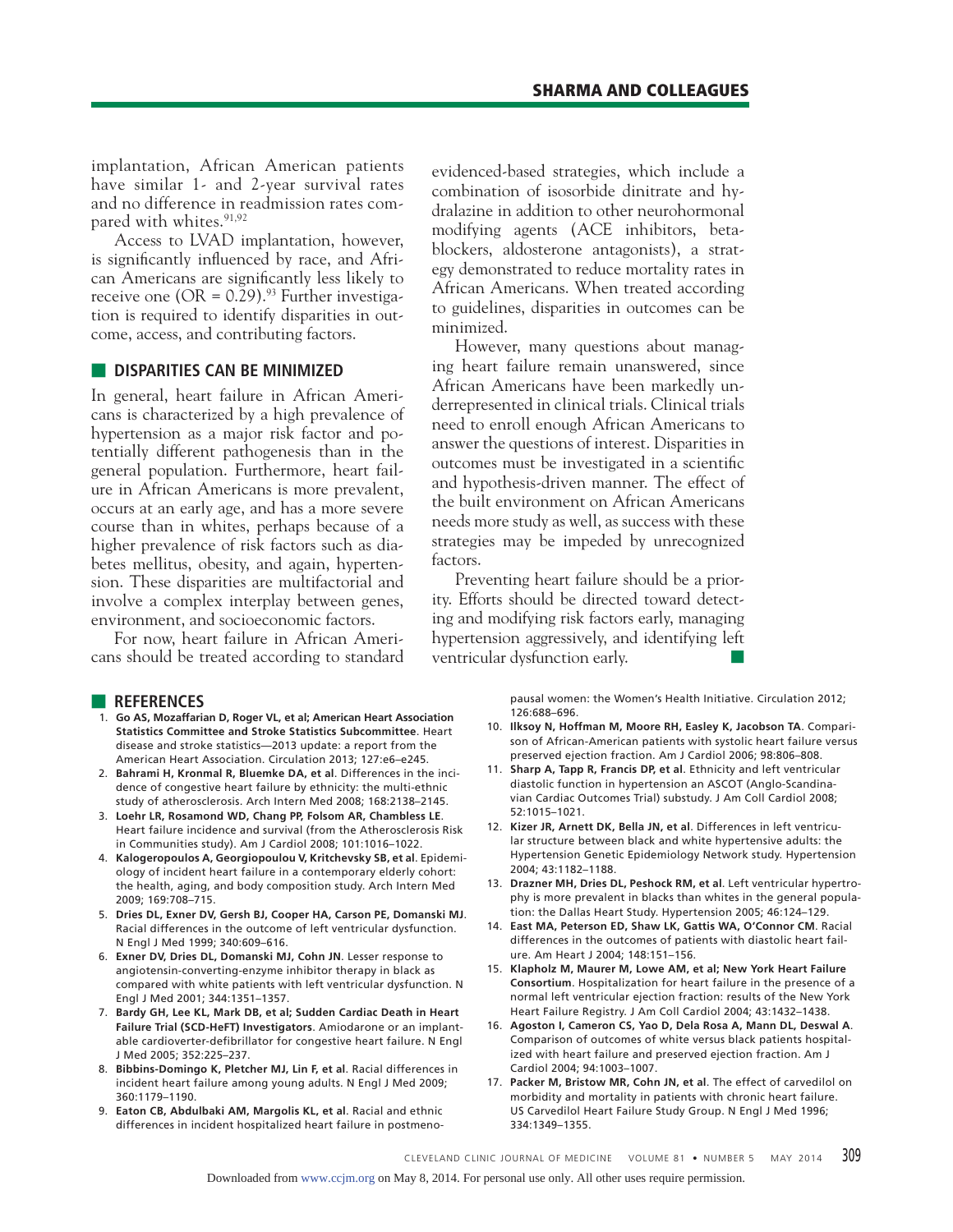- 18. **Yancy CW, Strong M**. The natural history, epidemiology, and prognosis of heart failure in African Americans. Congest Heart Fail 2004; 10:15–18.
- 19. **Velagaleti RS, Gona P, Larson MG, et al**. Multimarker approach for the prediction of heart failure incidence in the community. Circulation 2010; 122:1700–1706.
- 20. **Deswal A, Petersen NJ, Urbauer DL, Wright SM, Beyth R**. Racial variations in quality of care and outcomes in an ambulatory heart failure cohort. Am Heart J 2006; 152:348–354.
- 21. **Howard G, Prineas R, Moy C, et al**. Racial and geographic differences in awareness, treatment, and control of hypertension: the REasons for Geographic And Racial Differences in Stroke study. Stroke 2006; 37:1171–1178.
- 22. **Hertz RP, Unger AN, Cornell JA, Saunders E**. Racial disparities in hypertension prevalence, awareness, and management. Arch Intern Med 2005; 165:2098–2104.
- 23. **Okin PM, Kjeldsen SE, Dahlöf B, Devereux RB**. Racial differences in incident heart failure during antihypertensive therapy. Circ Cardiovasc Qual Outcomes 2011; 4:157–164.
- 24. **Mulukutla SR, Venkitachalam L, Bambs C, et al**. Black race is associated with digital artery endothelial dysfunction: results from the Heart SCORE study. Eur Heart J 2010; 31:2808–2815.
- 25. **Campia U, Choucair WK, Bryant MB, Waclawiw MA, Cardillo C, Panza JA**. Reduced endothelium-dependent and -independent dilation of conductance arteries in African Americans. J Am Coll Cardiol 2002; 40:754–760.
- 26. **Perregaux D, Chaudhuri A, Rao S, et al**. Brachial vascular reactivity in blacks. Hypertension 2000; 36:866–871.
- 27. **Duprez DA, Jacobs DR Jr, Lutsey PL, et al**. Race/ethnic and sex differences in large and small artery elasticity—results of the multiethnic study of atherosclerosis (MESA). Ethn Dis 2009; 19:243–250.
- 28. **Kalinowski L, Dobrucki IT, Malinski T**. Race-specific differences in endothelial function: predisposition of African Americans to vascular diseases. Circulation 2004; 109:2511–2517.
- 29. **Kojda G, Harrison D**. Interactions between NO and reactive oxygen species: pathophysiological importance in atherosclerosis, hypertension, diabetes and heart failure. Cardiovasc Res 1999; 43:562–571.
- 30. **Gattás GJ, Kato M, Soares-Vieira JA, et al**. Ethnicity and glutathione S-transferase (GSTM1/GSTT1) polymorphisms in a Brazilian population. Braz J Med Biol Res 2004; 37:451–458.
- 31. **Li R, Lyn D, Lapu-Bula R, et al**. Relation of endothelial nitric oxide synthase gene to plasma nitric oxide level, endothelial function, and blood pressure in African Americans. Am J Hypertens 2004; 17:560–567.
- 32. **Parra EJ, Marcini A, Akey J, et al**. Estimating African American admixture proportions by use of population-specific alleles. Am J Hum Genet 1998; 63:1839–1851.
- 33. **Small KM, Wagoner LE, Levin AM, Kardia SL, Liggett SB**. Synergistic polymorphisms of beta1- and alpha2C-adrenergic receptors and the risk of congestive heart failure. N Engl J Med 2002; 347:1135– 1142.
- 34. **McNamara DM, Tam SW, Sabolinski ML, et al**. Aldosterone synthase promoter polymorphism predicts outcome in African Americans with heart failure: results from the A-HeFT Trial. J Am Coll Cardiol 2006; 48:1277–1282.
- 35. **McNamara DM, Tam SW, Sabolinski ML, et al**. Endothelial nitric oxide synthase (NOS3) polymorphisms in African Americans with heart failure: results from the A-HeFT trial. J Card Fail 2009; 15:191–198.
- 36. **Jacobson DR, Pastore RD, Yaghoubian R, et al**. Variant-sequence transthyretin (isoleucine 122) in late-onset cardiac amyloidosis in black Americans. N Engl J Med 1997; 336:466–473.
- 37. **Buxbaum J, Alexander A, Koziol J, Tagoe C, Fox E, Kitzman D**. Significance of the amyloidogenic transthyretin Val 122 Ile allele in African Americans in the Arteriosclerosis Risk in Communities (ARIC) and Cardiovascular Health (CHS) Studies. Am Heart J 2010; 159:864–870.
- 38. **Philbin EF, Dec GW, Jenkins PL, DiSalvo TG**. Socioeconomic status

as an independent risk factor for hospital readmission for heart failure. Am J Cardiol 2001; 87:1367–1371.

- 39. **Evangelista LS, Dracup K, Doering LV**. Racial differences in treatment-seeking delays among heart failure patients. J Card Fail 2002; 8:381–386.
- 40. **Kressin NR, Orner MB, Manze M, Glickman ME, Berlowitz D**. Understanding contributors to racial disparities in blood pressure control. Circ Cardiovasc Qual Outcomes 2010; 3:173–180.
- 41. **Yancy CW, Jessup M, Bozkurt B, et al; ACCF/AHA Task Force Members**. 2013 ACCF/AHA guideline for the management of heart failure. A report of the American College of Cardiology Foundation/American Heart Association Task Force on Practice Guidelines. J Am Coll Cardiol 2013; 62:e147–e329.
- 42. **James PA, Oparil S, Carter BL, et al**. 2014 evidence-based guideline for the management of high blood pressure in adults. Report from the panel members appointed to the Eighth Joint National Committee (JNC 8). JAMA 2013; doi:10.1001/jama.2013.284427. E-pub ahead of print.
- 43. **Chobanian AV, Bakris GL, Black HR, et al; Joint National Committee on Prevention, Detection, Evaluation, and Treatment of High Blood Pressure; National Heart, Lung, and Blood Institute; National High Blood Pressure Education Program Coordinating Committee**. Seventh report of the Joint National Committee on Prevention, Detection, Evaluation, and Treatment of High Blood Pressure. Hypertension 2003; 42:1206–1252.
- 44. **Bibbins-Domingo K, Chertow GM, Coxson PG, et al**. Projected effect of dietary salt reductions on future cardiovascular disease. N Engl J Med 2010; 362:590–599.
- 45. **Stone NJ, Robinson J, Lichtenstein AH, et al**. 2013 ACC/AHA guideline on the treatment of blood cholesterol to reduce atherosclerotic cardiovascular risk in adults: a report of the American College of Cardiology/American Heart Association Task Force on Practice Guidelines. J Am Coll Cardiol 2013; published online Nov 13. DOI:10.1016/j. jacc.2013.11.002.
- 46. **Casagrande SS, Whitt-Glover MC, Lancaster KJ, Odoms-Young AM, Gary TL**. Built environment and health behaviors among African Americans: a systematic review. Am J Prev Med 2009; 36:174–181.
- 47. **Gustat J, Rice J, Parker KM, Becker AB, Farley TA**. Effect of changes to the neighborhood built environment on physical activity in a low-income African American neighborhood. Prev Chronic Dis 2012; 9:E57.
- 48. **Casagrande SS, Franco M, Gittelsohn J, et al**. Healthy food availability and the association with BMI in Baltimore, Maryland. Public Health Nutr 2011; 14:1001–1007.
- 49. **Stewart JE, Battersby SE, Lopez-De Fede A, Remington KC, Hardin JW, Mayfield-Smith K**. Diabetes and the socioeconomic and built environment: geovisualization of disease prevalence and potential contextual associations using ring maps. Int J Health Geogr 2011; 10:18.
- 50. **Franciosa JA, Ferdinand KC, Yancy CW; Consensus Statement on Heart Failure in African Americans Writing Group**. Treatment of heart failure in African Americans: a consensus statement. Congest Heart Fail 2010; 16:27–38.
- 51. **Ahmed A, Rich MW, Love TE, et al**. Digoxin and reduction in mortality and hospitalization in heart failure: a comprehensive post hoc analysis of the DIG trial. Eur Heart J 2006; 27:178–186.
- 52. Effect of enalapril on survival in patients with reduced left ventricular ejection fractions and congestive heart failure. The SOLVD Investigators. N Engl J Med 1991; 325:293–302.
- 53. **Shekelle PG, Rich MW, Morton SC, et al**. Efficacy of angiotensinconverting enzyme inhibitors and beta-blockers in the management of left ventricular systolic dysfunction according to race, gender, and diabetic status: a meta-analysis of major clinical trials. J Am Coll Cardiol 2003; 41:1529–1538.
- 54. **Gibbs CR, Lip GY, Beevers DG**. Angioedema due to ACE inhibitors: increased risk in patients of African origin. Br J Clin Pharmacol 1999; 48:861–865.
- 55. **Brown NJ, Ray WA, Snowden M, Griffin MR**. Black Americans have an increased rate of angiotensin converting enzyme inhibitorassociated angioedema. Clin Pharmacol Ther 1996; 60:8–13.
- 310 CLEVELAND CLINIC JOURNAL OF MEDICINE VOLUME 81 NUMBER 5 MAY 2014